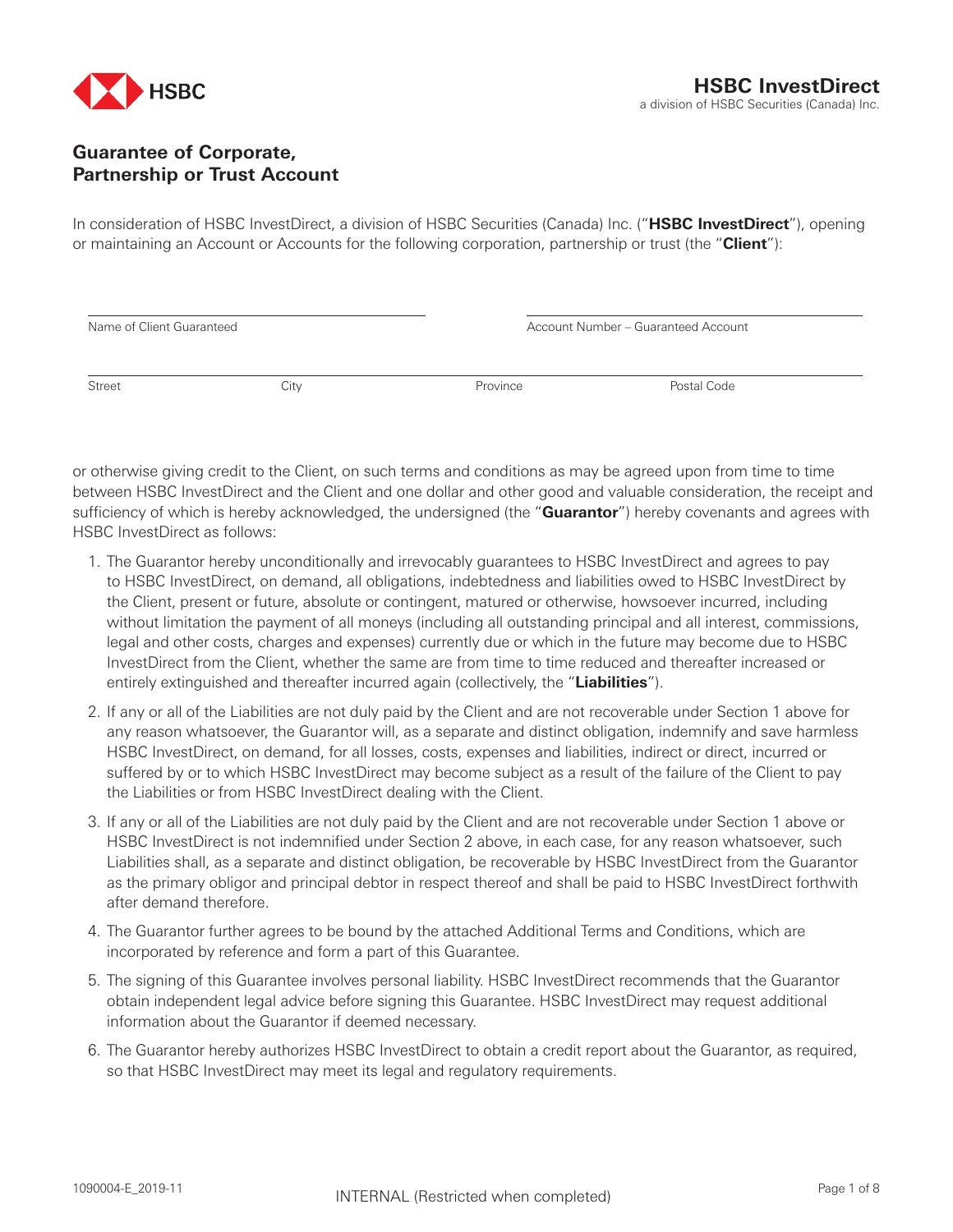## IN WITNESS WHEREOF the Guarantor has executed this Guarantee as of , 20 .

| Signature of Witness*          | Signature of Guarantor 1                 | Signature of Guarantor 2 (optional)  |
|--------------------------------|------------------------------------------|--------------------------------------|
| Print name of Witness          | Print name of Guarantor 1                | Print name of Guarantor 2 (optional) |
| <b>Full Address of Witness</b> | Guarantor Account Number (if applicable) |                                      |
| Province<br>City               | Postal Code                              |                                      |

\* No client whose account is guaranteed may be a Witness.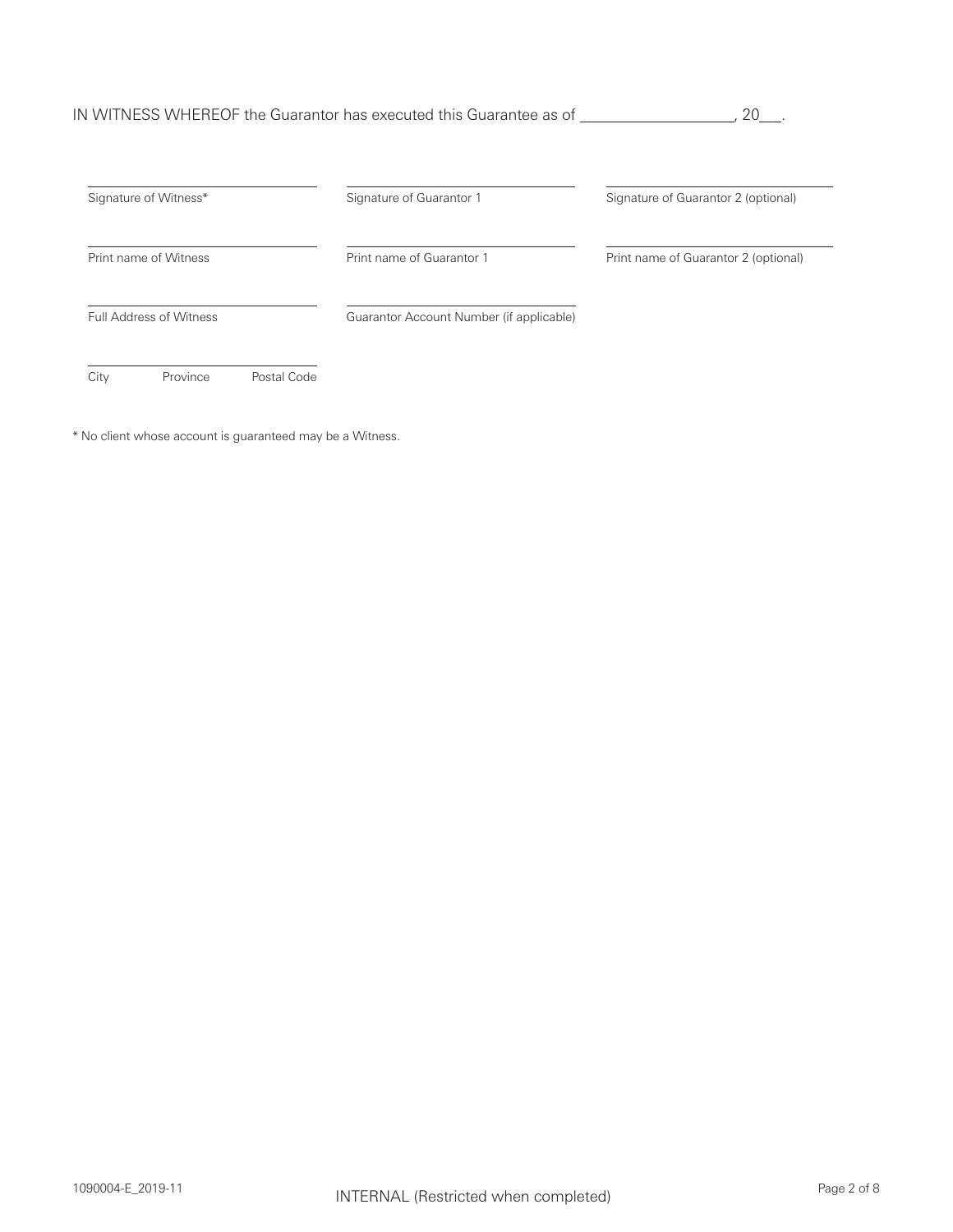**Complete certificate below for an individual Guarantor (i) who resides in Alberta, (ii) who owns assets located in Alberta or (iii) executing a Guarantee governed by Alberta Law**

## **THE GUARANTEES ACKNOWLEDGEMENT ACT (Alberta Only) CERTIFICATE**

I hereby certify that:

1. , the Guarantor in the Guarantee of Account dated 50. 20 addressed to HSBC InvestDirect, a copy of which is by examination attached hereto, appeared in person before me and acknowledged that he or she, as the case may be, had executed such Guarantee.

2. I have satisfied myself by examination of the Guarantor that he or she is aware of the contents of the Guarantee of Account and he or she understands it.

| $\cap$<br>ורי<br>- | ∟awyer a†          |      |  |
|--------------------|--------------------|------|--|
| 0t                 | In the province of | this |  |
| dav (<br>╰         | $\mathcal{L}$      |      |  |

Signature of Lawyer

Name of Lawyer

## **STATEMENT OF GUARANTOR**

I am the person named in this certificate as the Guarantor(s)

Signature of Guarantor 1 Signature of Guarantor 2 (optional)

Print name of Guarantor 1 Print name of Guarantor 2 (optional)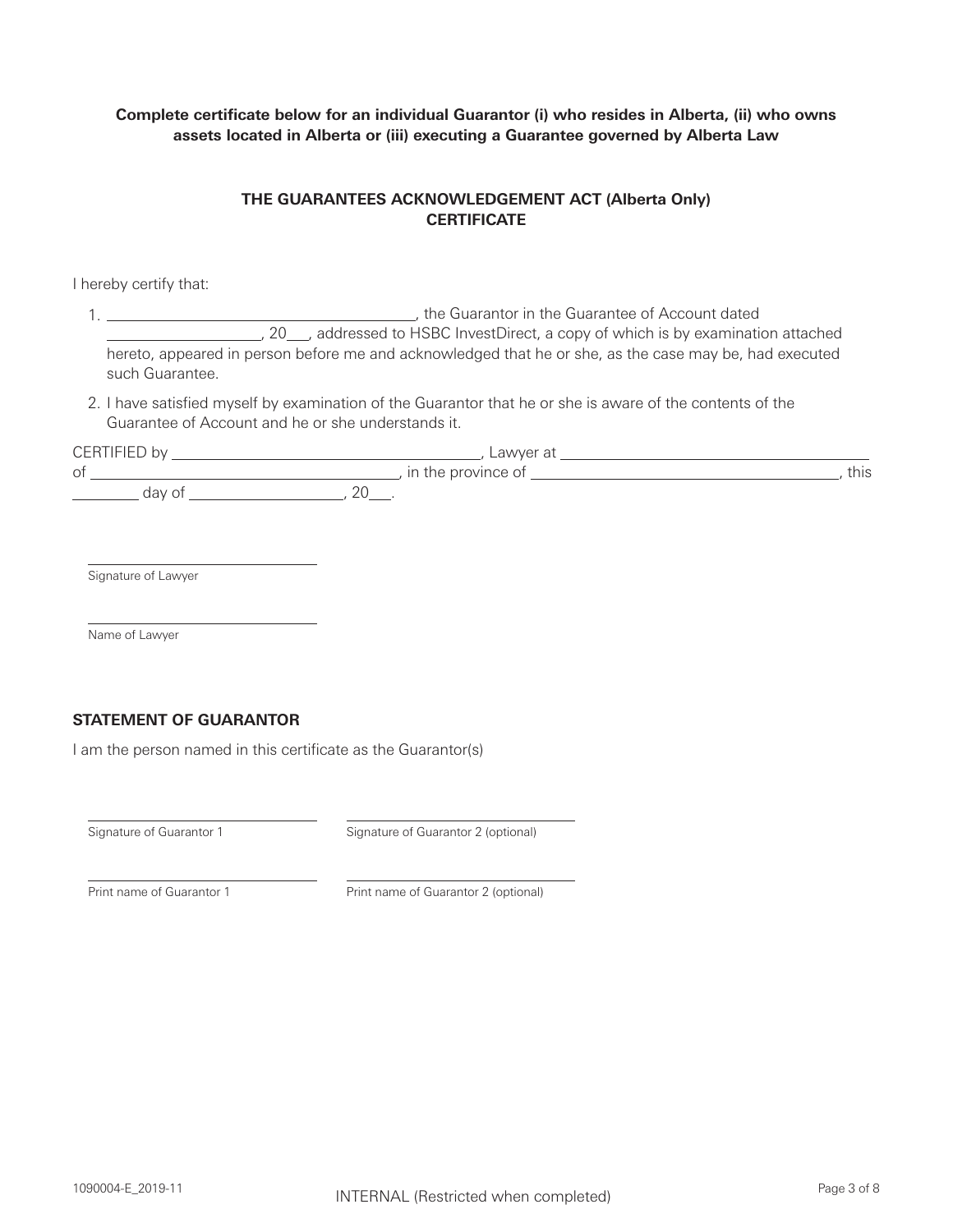**1. Continuing Guarantee:** This Guarantee shall be a continuing guarantee of all Liabilities, whether present or future, and, without limitation, all obligations owing pursuant to all existing and future Accounts (as defined in the Client Terms and Conditions provided to the Client by HSBC InvestDirect), (individually or collectively, the

"**Guaranteed Account**") of the Client with HSBC InvestDirect. This Guarantee shall survive any incidental, temporary or intermittent closing out, reopening or renumbering of the Guaranteed Account and shall remain in effect notwithstanding the repayment or liquidation from time to time during the term of this Guarantee of the whole or any part of any Liabilities. This Guarantee shall not be discharged or affected by the death or mental incapacity of the Guarantor or the Client, or both. Nothing contained herein shall require or be construed as requiring HSBC InvestDirect to maintain or refrain from closing the Guaranteed Account or to extend credit to the Client. The Guarantor acknowledges and agrees that with respect to the suitability of the transactions and trades occurring in the Client's account, any review performed by HSBC InvestDirect is solely in relation to the Client's particular circumstance and not the Guarantor's.

**2. Use of Guarantor's Margin:** Whenever the margin held by HSBC InvestDirect in respect of the Guaranteed Account is less than that required by HSBC InvestDirect at the time, HSBC InvestDirect may, but shall not be obliged to, combine the Guaranteed Account and the Guarantor's accounts with HSBC InvestDirect to determine whether or not the margin in such Accounts is sufficient having regard collectively to the Liabilities and all of the liabilities of the Guarantor in respect of such Guarantor's accounts. Furthermore, HSBC InvestDirect may, but shall not be obliged to, rely on the value of the Guarantor's margin in granting an additional margin facility to, in refraining from making any margin call on or in determining the amount of any margin call to be made on the Client. To the extent HSBC InvestDirect so relies on the Guarantor's margin, HSBC InvestDirect may restrict the Guarantor from executing any trades in the Guarantor's accounts with HSBC InvestDirect or withdrawing any cash or any securities (including

without limitation shares, bonds, debentures, notes, warrants, rights and options), commodities, commodity futures contracts and commodity futures options (collectively, "**Securities**") from any of the Guarantor's accounts with HSBC InvestDirect.

- **3. Set-off:** The Guarantor hereby grants to HSBC InvestDirect the right to set-off against any and all accounts, credits or balances maintained by the Guarantor with HSBC InvestDirect, the aggregate amount of any and all liabilities of the Guarantor hereunder if and when the same shall become due and payable.
- **4. Pledge of Collateral:** As general and continuing collateral security for the payment of any amounts which are now or which in the future may be owing by the Guarantor pursuant to this Guarantee, the Guarantor hereby grants a security interest in, and pledges to HSBC InvestDirect all of the Guarantor's right, title and interest in and to the Securities, dividends, interest, options, cash (including any free credit balances) and any and all other assets of whatever type or kind deposited in or credited to any of the Guarantor's accounts with HSBC InvestDirect and all certificates and other instruments from time to time representing or evidencing the same, which now or hereafter are in any of the Guarantor's accounts with HSBC InvestDirect and all proceeds in respect of the foregoing (collectively, the "**Collateral**").

For the Province of Quebec only:

For good and valuable consideration and in order to secure all of the Guarantor's obligations towards HSBC InvestDirect under this Agreement (the "**Secured Obligations**"), the Guarantor hereby hypothecates in favour of HSBC InvestDirect, for an amount of one hundred million dollars, with interest from the date hereof at HSBC Bank Canada's prime rate plus 1% per annum, all Securities, any dividends, interest, capital distributions in respect thereof, any proceeds derived from the sale or other disposition thereof, and any cash, including free credit balances held by HSBC InvestDirect for or on account of the Guarantor (collectively, the "**Collateral**"). To the extent that any credit balance or any other monetary claim owed by HSBC InvestDirect to the Guarantor forms part of the Collateral, the Guarantor hereby consents to all such present and future credit balance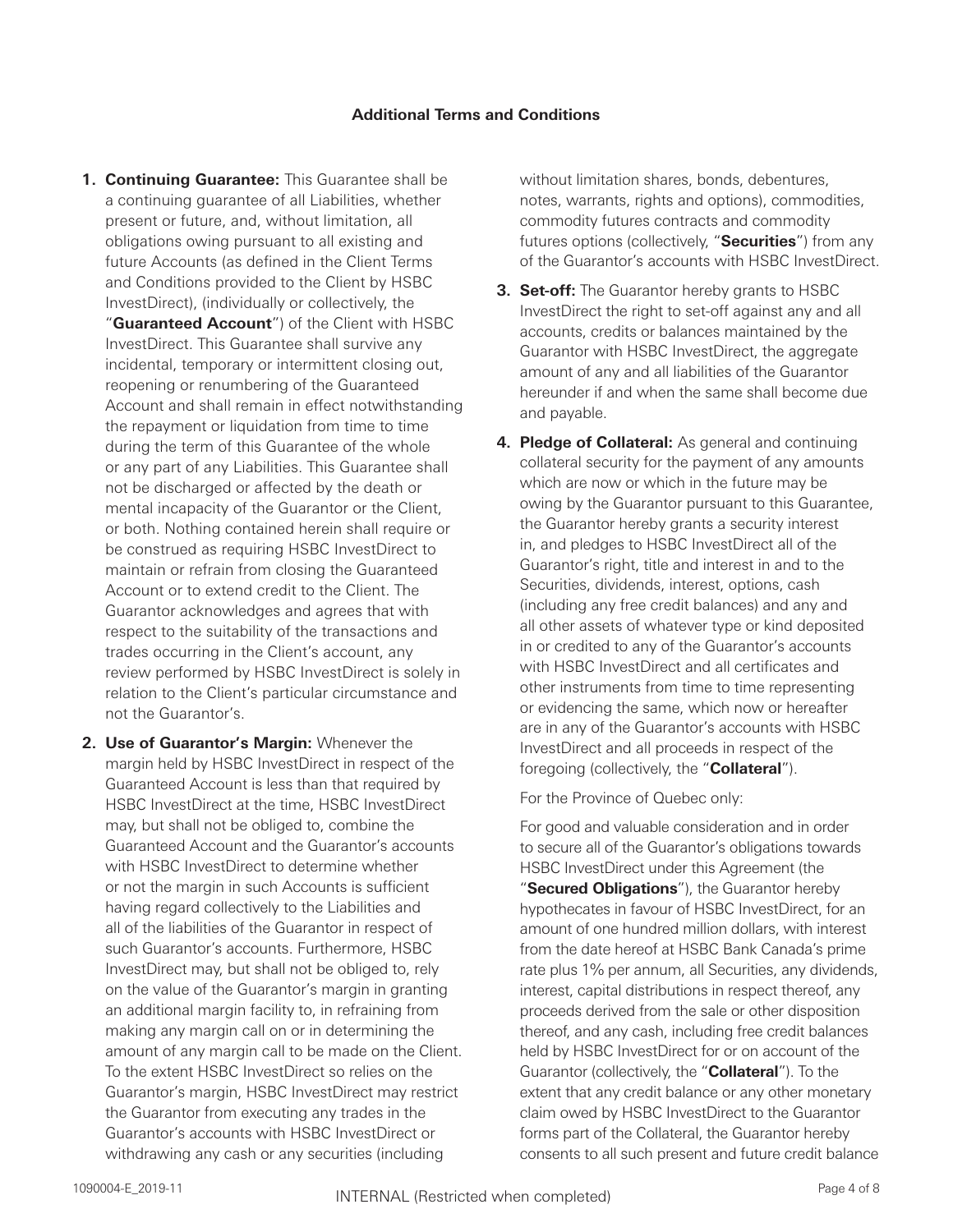or other monetary claims securing the performance of the Secured Obligations.

- **5. Payments by Guarantor:** The Guarantor will, upon any demand therefore, pay to HSBC InvestDirect the amount of all of the Liabilities, or such part thereof as may have been demanded, together with interest, calculated daily and compounded monthly, from the date of demand until payment. The interest rate shall be the interest rate designated from time to time by HSBC InvestDirect to its branches as being its effective rate for determining interest on debt balances in accounts maintained with HSBC InvestDirect. Any amount which HSBC InvestDirect states is owing by the Client in respect of the Liabilities, in the absence of manifest error, shall be accepted by the Guarantor as conclusive evidence that such amount is owing by the Client to HSBC InvestDirect. HSBC InvestDirect shall be entitled to make more than one demand under this Guarantee and no demand by HSBC InvestDirect or payment by the Guarantor shall in any way terminate or extinguish this Guarantee.
- **6. Exercise of Security:** If the Client fails to make timely payment of any of the Liabilities, then, in addition to the right of HSBC InvestDirect to make demand on the Guarantor pursuant to Section 4 herein or to any other right which HSBC InvestDirect may have, HSBC InvestDirect may, without notice or demand to the Guarantor, transfer any part of the Collateral into the name of HSBC InvestDirect or its nominee, exercise all rights of conversion, exchange or subscription, or any other rights or privileges, apply any Collateral or sell, contract to sell or otherwise dispose of, whether by public or private sale, any or all of the Collateral and apply the net proceeds therefrom to eliminate or reduce the Liabilities. The Guarantor acknowledges and agrees that all present and future assets of the Guarantor shall be made available to HSBC InvestDirect, on demand, to satisfy the Liabilities. Such rights may be exercised separately, successively or concurrently. If HSBC InvestDirect makes a demand on or gives notice to the Guarantor prior to exercising any such right, then such demand or notice shall not constitute a waiver of HSBC InvestDirect right to take any action authorized herein without further demand or notice. Any and all expenses (including any legal expenses) reasonably incurred by HSBC InvestDirect in exercising its rights herein may be charged to the Guarantor. The Guarantor shall remain liable to HSBC InvestDirect

for any deficiency remaining following the exercise of any of its rights herein or otherwise. The Guarantor acknowledges that the rights granted to HSBC InvestDirect herein are reasonable and necessary for the protection of HSBC InvestDirect having regard to the nature of securities markets, including in particular, their volatility.

**7. Alternative Courses of Action:** HSBC InvestDirect shall not be bound to exhaust its recourse against the Client or others, any Securities or any other guarantees it may at any time hold before being entitled to payment from the Guarantor. The Guarantor renounces all benefits of discussion and division. Whenever this Guarantee entitles HSBC InvestDirect to alternative courses of action

HSBC InvestDirect shall be entitled to choose any, none or all of such alternative courses of action in its sole unfettered discretion.

- **8. Other Guarantees or Security:** This Guarantee shall be in addition to and not in substitution for any other guarantees or security which HSBC InvestDirect may now or hereafter hold in respect of the Liabilities and HSBC InvestDirect shall be under no obligation to marshal in favour of the Guarantor any other guarantees or security or other assets which HSBC InvestDirect may be entitled to receive or may have a claim upon. No loss of or in respect of or unenforceability of any other guarantees or security which HSBC InvestDirect may now or hereafter hold in respect of the Liabilities, whether occasioned by the fault of HSBC InvestDirect or otherwise, shall in any way limit or lessen the Guarantor's liability to HSBC InvestDirect.
- **9. Liability Not Discharged**: The Guarantor's liability to HSBC InvestDirect shall be continuing, unconditional and absolute and shall not be released, discharged, limited or otherwise affected by any of the following:
	- a) HSBC InvestDirect granting any extension or other indulgence, renewal, settlement, waiver, subordination or any release or discharge to the Client, the Guarantor or any other guarantor, surety or person;
	- b) HSBC InvestDirect changing or modifying the terms or conditions of the Guaranteed Account, the Liabilities or the Client's relationship with HSBC InvestDirect;
	- c) HSBC InvestDirect taking, releasing, giving up or abstaining from perfecting or rendering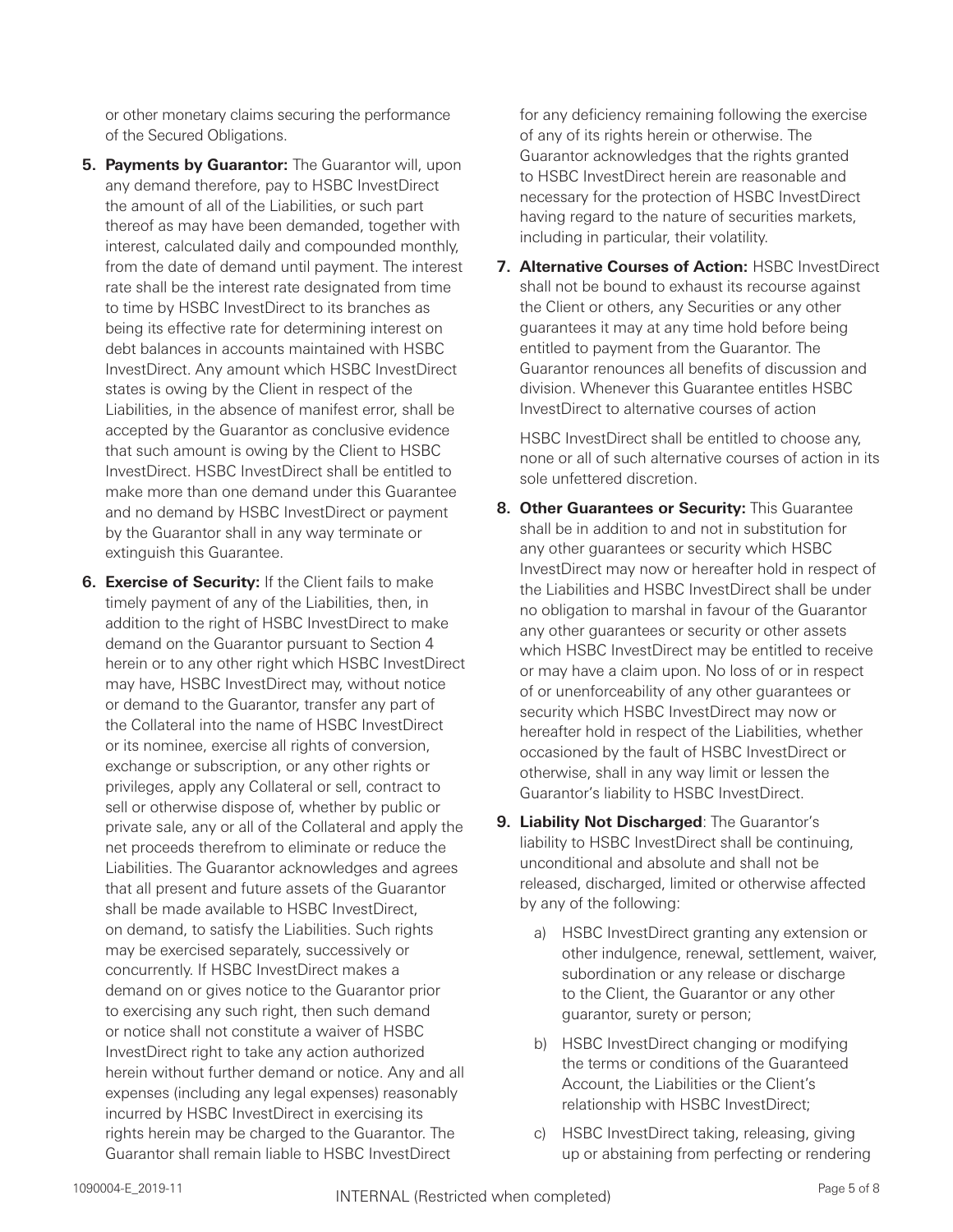opposable any security or taking advantage of, exercising or otherwise dealing or failing or neglecting to deal with any security held by HSBC InvestDirect or any improvident or negligent dealing therewith;

- d) HSBC InvestDirect accepting any compromises from or otherwise dealing with the Client or any other guarantor or surety;
- e) HSBC InvestDirect applying any moneys received from the Client or others or from any security against the Liabilities in any manner HSBC InvestDirect sees fit, or otherwise dealing with the Client and all other persons and security as HSBC InvestDirect sees fit;
- f) any right of set-off, compensation, counterclaim, appropriation, application or other demand or right the Client or the Guarantor may have;
- g) any irregularity, defect or informality in any obligation, document or transaction relating to the Client or any of the Guaranteed Account;
- h) HSBC InvestDirect exercising, in part or in whole, or failing to exercise, any its rights contained herein or elsewhere;
- i) acting or failing in any manner which might otherwise operate as a discharge, whether partial or absolute, of the Guarantor's obligations to HSBC InvestDirect under this Guarantee or of the Guarantor's obligations in respect of the Liabilities. The Guarantor's liability to HSBC InvestDirect shall also not be limited, reduced or discharged by any bankruptcy, insolvency, reorganization or similar proceedings affecting the Client or any other persons or their respective assets or by the taking of any action therefor, or by the reason of the unenforceability as against the Client of any of the Liabilities;
- j) any provision of applicable law purporting to prohibit or limit the payment by the Client of any of the Liabilities, and the foregoing is hereby waived by the Guarantor to the extent permitted under applicable law;
- k) any limitation, postponement, prohibition, subordination or other restriction on the right of HSBC InvestDirect to payment of the Liabilities;
- l) any failure of HSBC InvestDirect to make any presentment, or protest or to give any other

notice, including notice of all of the following: acceptance of this Guarantee, partial payment or non-payment of all or any part of the Liabilities and the existence, creation, or incurring of new or additional Liabilities;

- m) the invalidity, illegality or lack of enforceability of the Liabilities or any part thereof or of any security or guarantee in support thereof, or by reason of any incapacity, lack of authority, or other defence of the Client or any other person, or by reason of any limitation, postponement or prohibition on HSBC InvestDirect's rights to payment, or the cessation from any cause whatsoever of the liability of the Client or any other person with respect to all or any part of the Liabilities (other than irrevocable payment to HSBC InvestDirect in full, in cash, of the Liabilities), or by reason of any act or omission of HSBC InvestDirect or others which directly or indirectly results in the discharge or release of the Client or any other person or of all or any part of the Liabilities or any security or guarantee therefor, whether by contract, operation of law or otherwise;
- n) to the extent permitted under applicable law, any failure of HSBC InvestDirect to give to the Client or the Guarantor notice of any sale or other disposition of any property securing any or all of the Liabilities or any other guarantee thereof, or any notice that may be given in connection with any sale or other disposition of any such property;
- o) any other law, event or circumstance or any other act or failure to act or delay of any kind by the Client, HSBC InvestDirect or any other person, which might, but for the provisions of this Section, constitute a legal or equitable defence to or discharge, limitation or reduction of the Guarantor's obligations hereunder, other than as a result of the payment or extinguishment in full of the Liabilities.

This Guarantee shall continue to be effective or be reinstated (as the case may be) if at any time payment of all or any part of the Liabilities of the Client to HSBC InvestDirect is rescinded or must otherwise be returned by HSBC InvestDirect for any reason, including without limitation, the insolvency, bankruptcy or reorganization of the Client, all as though such payment to HSBC InvestDirect had not been made.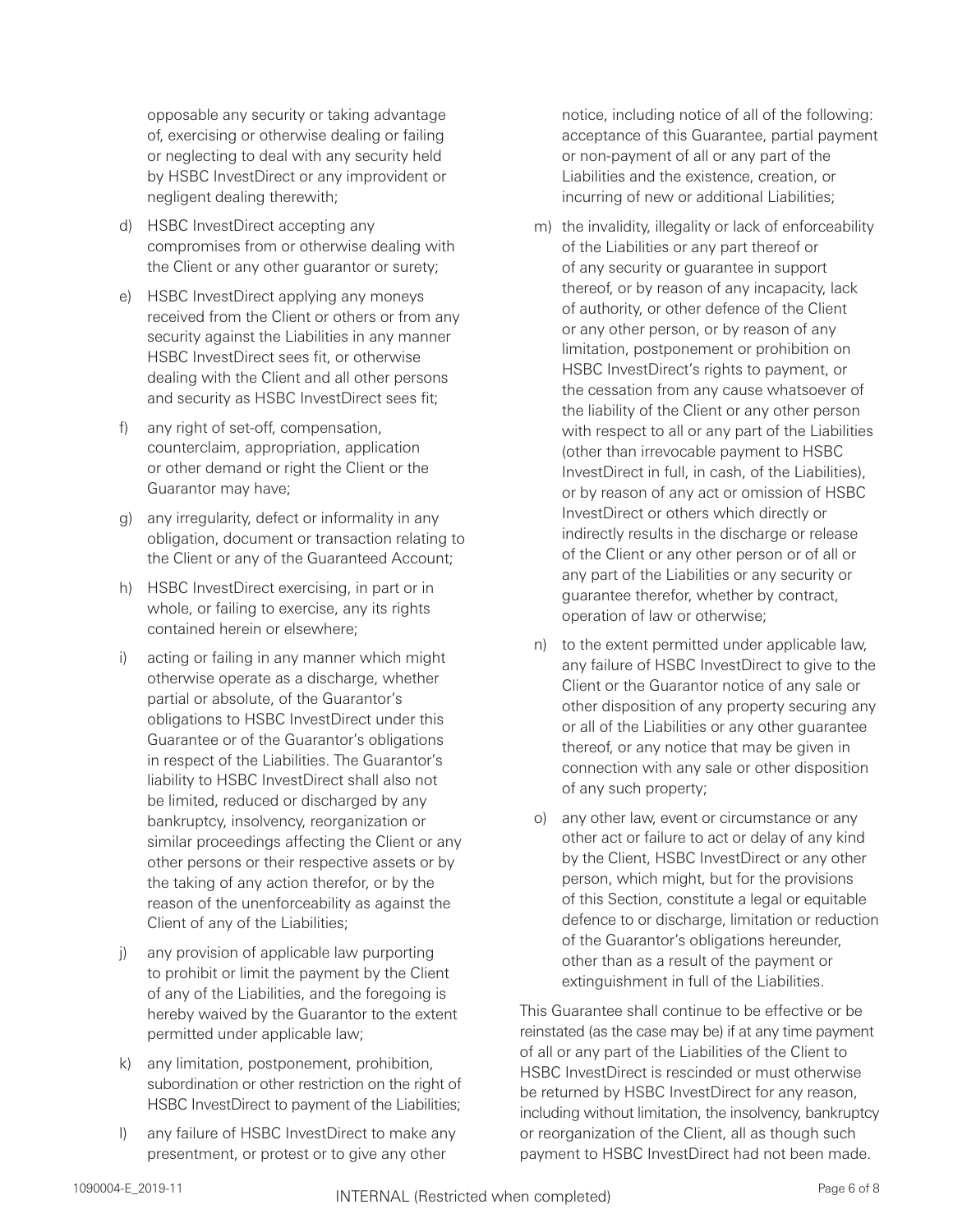- **10. Bankruptcy Claims**: The Guarantor shall file all claims against the Client in any bankruptcy or other proceedings in which the filing of claims is required by law or upon any indebtedness of the Client to the Guarantor and will assign to HSBC InvestDirect all of the Guarantor's rights thereunder. In all such cases, whether an administration, bankruptcy, or otherwise, the person or persons authorized to pay such claims shall pay to HSBC InvestDirect the full amount payable on the claim in the proceeding before making any payment to the Guarantor; all without in any way limiting or lessening the liability of the Guarantor to HSBC InvestDirect. All moneys received by the Guarantor in all such cases shall be received by the Guarantor as trustee and agent for HSBC InvestDirect and forthwith upon receipt shall be paid over to HSBC InvestDirect until the Client's indebtedness is fully paid and satisfied. To the fullest extent necessary for the purposes of this paragraph the Guarantor hereby assigns to HSBC InvestDirect all the Guarantor's rights to any payments or distributions to which the Guarantor otherwise would be entitled.
- **11. Payments in Gross and Subrogation**: All dividends, compositions, and moneys received by HSBC InvestDirect from the Client or from any other persons or estates capable of being applied by HSBC InvestDirect in reduction of the Liabilities, shall be regarded for all purposes as payments in gross. No loss of or in respect of the securities received by HSBC InvestDirect from the Client or others, whether occasioned by the fault of HSBC InvestDirect or otherwise, shall in any way limit or lessen the liability of the Guarantor under this Guarantee. Until all Liabilities are satisfied in full, the Guarantor shall not have any right of subrogation to HSBC InvestDirect or to the securities held by HSBC InvestDirect and this Guarantee shall not be diminished or affected on account of any act or failure to act on the part of HSBC InvestDirect which would prevent subrogation from operating in favour of the Guarantor. HSBC InvestDirect shall be entitled to prove against the estate of the Client upon any insolvency or windingup in respect of the whole of the Liabilities; and the Guarantor shall have no right to be subrogated to HSBC InvestDirect or to the securities held by HSBC InvestDirect until HSBC InvestDirect has received payment in full of its claim with interest.
- **12. Termination**: The Guarantor, upon receipt by HSBC InvestDirect of not less than five business days' prior notice in writing delivered by the Guarantor

to the attention of the Chief Compliance Officer of HSBC InvestDirect, may terminate any further liability under this Guarantee. Upon the termination of this Guarantee becoming effective, the Guarantor shall not be liable for any further Liabilities, except in respect of any Liabilities incurred or arising before the termination of this Guarantee becoming effective even though not then matured; provided that, notwithstanding receipt of such notice, HSBC InvestDirect may, within a reasonable time after receipt of such notice fulfil any requirements of the Client based on agreements, whether express or implied, made prior to the receipt of such notice, close out positions existing at that time or liquidate the Guaranteed Account, and any resulting Liabilities shall be covered by this Guarantee. The Guarantor shall continue to be liable to HSBC InvestDirect with respect to any Liabilities that exist at the time the notice of termination becomes effective until such Liabilities are satisfied in full. Notwithstanding the foregoing, this Guarantee shall remain effective for the purposes contemplated in Section 10 herein.

- **13. Assignment and Postponement**: All debts and liabilities, present and future, of the Client to the Guarantor are hereby assigned (to the extent permitted by applicable law) to HSBC InvestDirect and subordinated and postponed to the prior payment of the Liabilities, and all moneys received by the Guarantor in respect thereof shall be received in trust for HSBC InvestDirect and upon demand hereunder shall forthwith upon receipt shall be paid over to HSBC InvestDirect, the whole without in any way lessening or limiting the liability of the Guarantor under this Guarantee. This assignment and postponement is independent of this Guarantee and shall remain in full force and effect during any such time that Liabilities are owing to HSBC InvestDirect.
- **14. Changes Relating to Client**: This Guarantee shall remain in effect notwithstanding any change in the name of the Client, or (if the Client is a partnership or investment partnership) any change in the Client's membership, or (if the Client is a corporation) any change of control in, or any contribution or amalgamation of this Client, or (if the Client is a trust) any change in trustees, beneficiaries or constating documents.
- **15. Changes Relating to Guarantor**: This Guarantee shall remain in effect notwithstanding any change in the name of the Guarantor, or (if the Guarantor is a partnership or investment partnership) any change